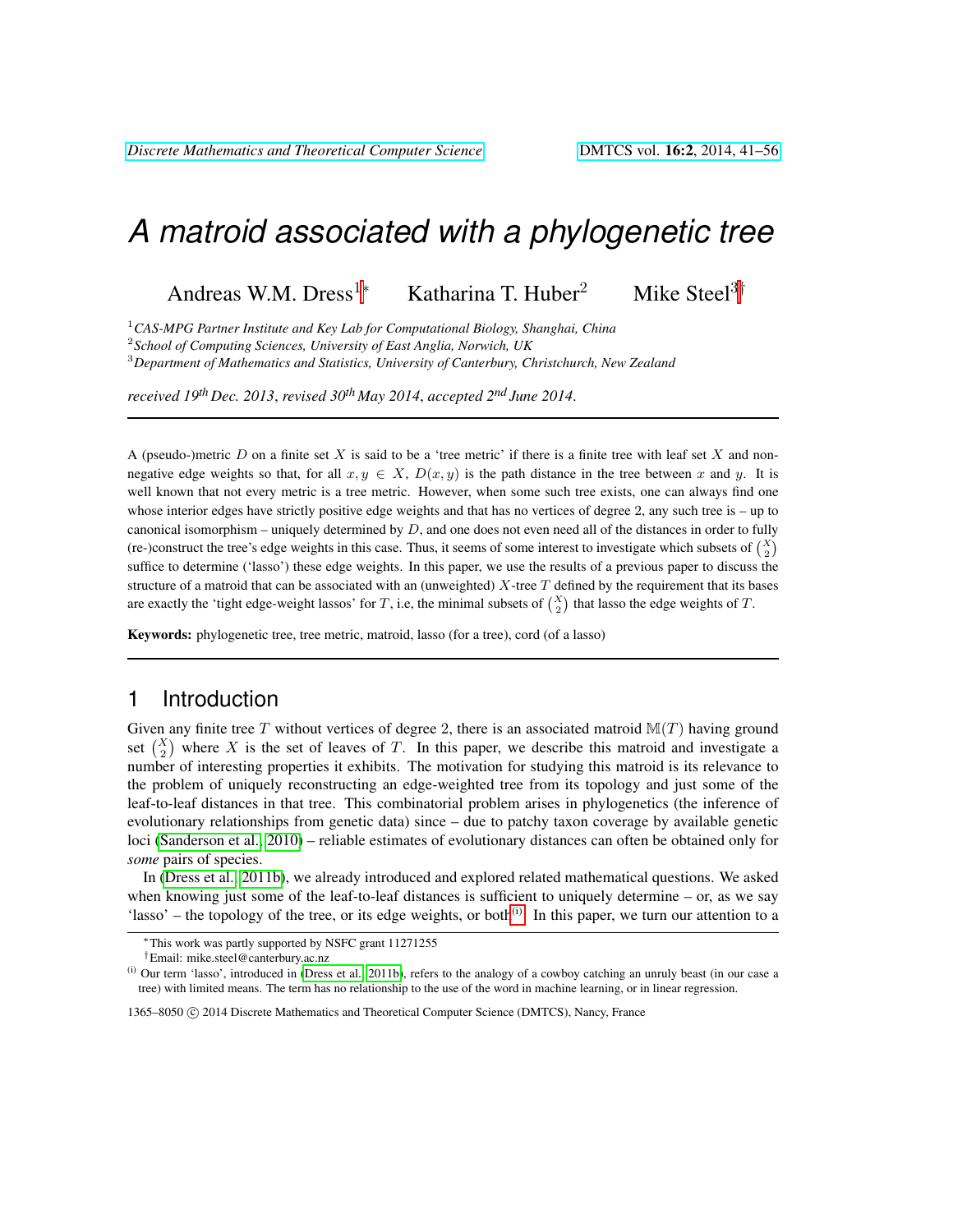fixed (un-weighted) tree T and the set of minimal subsets  $\mathcal{L}$  of  $\binom{X}{2}$  for which the leaf-to-leaf distances between all  $x, y \in X$  with  $\{x, y\} \in \mathcal{L}$  relative to some edge-weighting  $\omega$  of T suffice to determine all the other distances relative to  $\omega$  and, thus, the edge-weighting  $\omega$ . Indeed, these subsets form the bases of the matroid  $M(T)$  that will be studied here.

We begin by recalling some basic definitions and some relevant terminology from [\(Dress et al., 2011b\)](#page-14-1) on trees, lassos, and associated concepts (readers unfamiliar with basic matroid theory may wish to consult [\(Welsh, 1976\)](#page-14-2) – though even Wikipedia may suffice). We then define  $\mathbb{M}(T)$  and describe some of its basic properties before presenting our main results. Finally, we provide a number of remarks, observations, and questions for possible further study.

## 2 Some terminology and basic facts

We will assume throughout that X is a finite set of cardinality  $n \geq 3$  and, for any two elements  $x, y \in X$ , we will usually write just xy instead of  $\{x, y\}$ , and we will refer to any such set as a 'cord' whenever  $x \neq y$  holds. Throughout this paper, we will assume that  $T = (V, E)$  is an X-tree, i.e., a finite tree with vertex set V, leaf set  $X \subseteq V$ , and edge set  $E \subseteq {V \choose 2}$  that has no vertices of degree 2. Two X-trees  $T_1 = (V_1, E_1)$  and  $T_2 = (V_2, E_2)$  are said to be 'equivalent' if there exists a bijection  $\varphi : V_1 \rightarrow V_2$  with  $\varphi(x) = x$  for all  $x \in X$  and  $E_2$  coincides with  $\{\varphi(u), \varphi(v)\} : \{u, v\} \in E_1\}$  in which case we will also write  $T_1 \simeq T_2$ . In case every interior vertex of an X-tree T (that is, every vertex in  $V - X$ ) has degree 3,  $T$  will also be said to be a 'binary'  $X$ -tree.

Further, given any two vertices u, v of T, we denote by  $[u, v]$  the set of all vertices on the path in T from u to v and by  $E(u|v) = E_T(u|v)$  the set of all edges  $e$  in E on that path so that  $[u, v] = \bigcup_{e \in E(u|v)} e$ always holds.

For each  $e \in E$ , we denote by  $\omega_e$  the map  $E \to \mathbb{R}$  :  $f \mapsto \delta_{ef}$  (where  $\delta$  is, of course, the Kronecker delta function). And for all  $e \in E$  and  $xy \in {X \choose 2}$ , we put  $\delta_{e|xy} := 1$  in case  $e \in E(x|y)$  and  $\delta_{e|xy} := 0$ otherwise.

Here, given an X-tree  $T = (V, E)$ , we will be mainly concerned with the R-linear map from  $\mathbb{R}^E$  to  $\mathbb{R}^{\binom{X}{2}}$  defined by:  $\omega \mapsto \omega^T$ , where

$$
\omega^{T}(xy) = \sum_{e \in E(x|y)} \omega(e) = \sum_{e \in E} \omega(e) \, \delta_{e|xy},
$$

and the associated  $\binom{X}{2}$ -labeled family of linear forms

$$
\lambda_{xy} = \lambda_{xy}^T : \mathbb{R}^E \to \mathbb{R} : \omega \mapsto \omega^T(xy) \quad \left(xy \in \binom{X}{2}\right).
$$

Let  $D_{\omega} = D_{(T,\omega)}$  denote the map from  $X \times X$  to  $\mathbb{R}_{\geq 0}$  associated to edge weighting  $\omega$  and defined by

$$
(x,y)\mapsto D_{\omega}(x,y):=\sum_{e\in E(x|y)}\omega(e).
$$

Note that  $\lambda_{xy}(\omega_e) = \delta_{e|xy}$  holds for all  $e \in E$  and all  $x, y \in X$ , and that  $D_{\omega}(x, y) = \lambda_{xy}(\omega) =$  $\omega^T(xy)$  for all  $\omega \in \mathbb{R}^E$  and  $x, y \in X$ .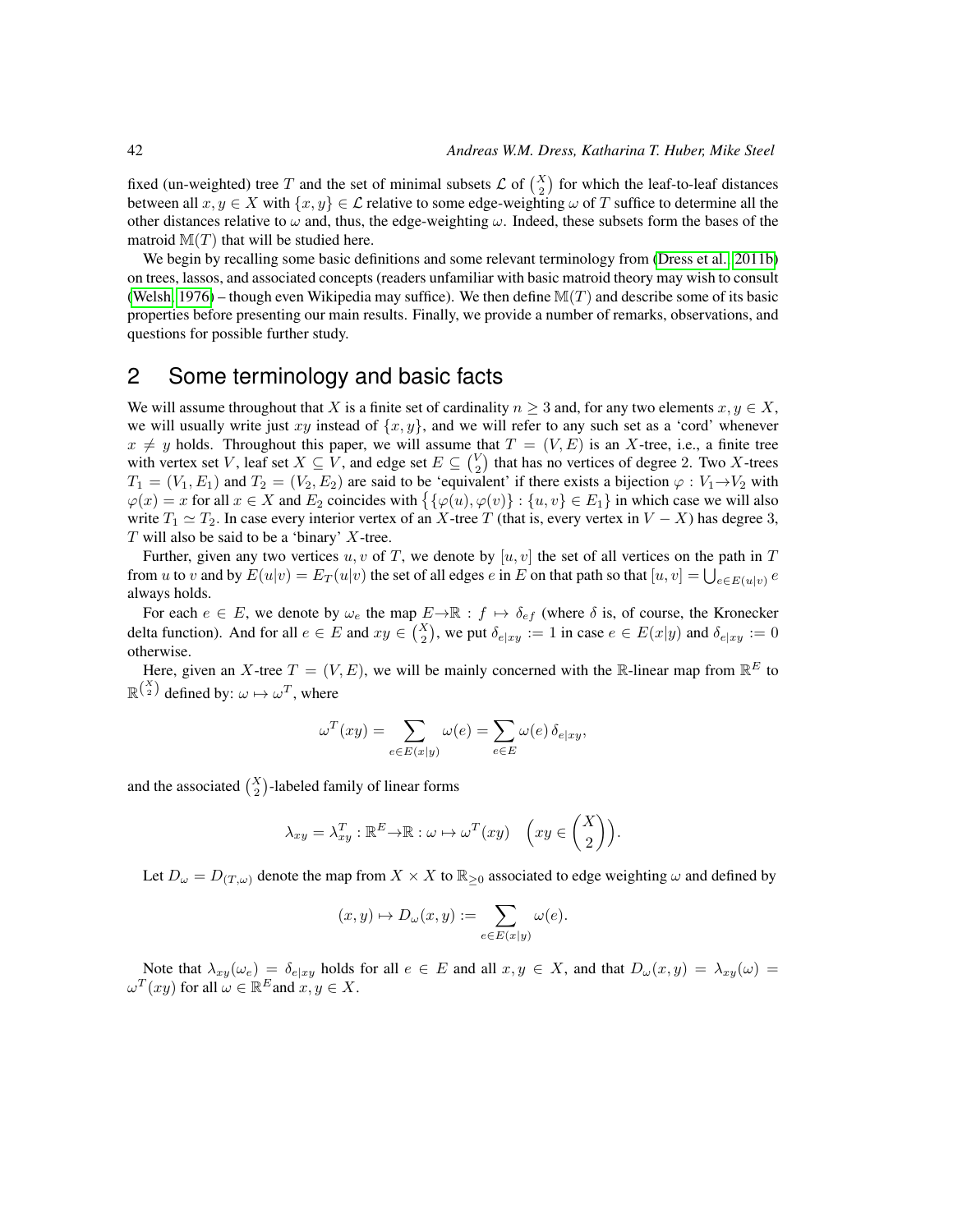When  $\omega$  is a non-negative edge weighting,  $D_{\omega}$  is nothing but the associated (pseudo-)metric on X induced by the edge weighted tree  $T = (T, \omega)$  and much studied in phylogenetic analysis. Recall also that, given an arbitrary metric  $D: X \times X \to \mathbb{R}_{\geq 0}$  defined on X,

- the metric D is dubbed a 'tree metric' if it is of the form  $D_{(T,\omega)}$  for some X-tree  $T = (V, E)$  and some non-negative edge weighting  $\omega : E \to \mathbb{R}_{\geq 0}$  of T
- which, in turn, holds if and only if  $D$  satisfies the well-known 'four-point condition' stating that, for all  $a, b, c, d$  in X, the larger two of the three distance sums  $D(a, b) + D(c, d), D(a, c)$  +  $D(b, d), D(a, d) + D(b, c)$  coincide,
- that, in this case, one can actually always find an X-tree T and an edge weighting  $\omega$  of T with  $D = D_{(T,\omega)}$  such that  $\omega$  is strictly positive on all interior edges in which case  $\omega$  is called a 'proper' edge weighting of T,
- any such pair  $(T, \omega)$  is up to canonical isomorphism uniquely determined by D,
- and one does not even need to know the values of D for all cords  $xy$  in  $\binom{X}{2}$  in order to determine all the other distances and, thus, the edge-weighting  $\omega$  in this case.

In this note, we continue our investigation of those subsets  $\mathcal{L}$  of  $\binom{X}{2}$  for which – given the X-tree  $T$  – already the restriction  $\omega^T |_{\mathcal{L}}$  of the map  $\omega^T$  to  $\mathcal{L}$  suffices to determine – or 'lasso' – the edge weighting  $\omega$ of T that we began in [\(Dress et al., 2011b\)](#page-14-1). To this end, we denote, for any subset  $\mathcal{L}$  of  $\binom{X}{2}$ ,

 $-\mathbf{b}$  by  $\langle \mathcal{L} \rangle = \langle \mathcal{L} \rangle^T$  the R-linear subspace of the dual vector space  $\widehat{\mathbb{R}^E} := \text{Hom}_{\mathbb{R}}(\mathbb{R}^E, \mathbb{R})$  of the space  $\mathbb{R}^E$  generated by the maps  $\lambda_{xy}$  with  $xy \in \mathcal{L}$ ,

 $-\text{ by } \text{rk}(\mathcal{L}) = \text{rk}^T(\mathcal{L}) := \dim_{\mathbb{R}} \langle \mathcal{L} \rangle$  the dimension of  $\langle \mathcal{L} \rangle$ , and

 $-$  by  $\Gamma(\mathcal{L}) := (X, \mathcal{L})$  the graph with vertex set X and edge set  $\mathcal{L}$ .

Following the conventions introduced in [\(Dress et al., 2011b\)](#page-14-1),

– we will refer to a subset  $\mathcal{L}$  of  $\binom{X}{2}$  as being 'connected', 'disconnected' or 'bipartite' etc. whenever the graph  $\Gamma(\mathcal{L})$  is connected, disconnected, or bipartite and so on,

– a connected component of  $\Gamma(\mathcal{L})$  will also be called a connected component of  $\mathcal{L}$ ,

– and given any two subsets  $A, B$  of X, the subset  $\{ab : a \in A, b \in B\}$  of  $\binom{X}{2}$  will be denoted by  $A \vee B$  so that a subset  $\mathcal L$  of  $\binom{X}{2}$  is bipartite if and only if there exist two disjoint subsets  $A, B$  of  $X$  with  $\mathcal{L} \subseteq A \vee B$ .

Further, a subset  $\mathcal{L}$  of  $\binom{X}{2}$  will be called

– an 'edge-weight lasso' for T if the implication " $\omega_1^T|_{\mathcal{L}} = \omega_2^T|_{\mathcal{L}} \Rightarrow \omega_1 = \omega_2$ " holds for any two proper edge-weightings  $\omega_1, \omega_2 : E \to \mathbb{R}_{>0}$  of T,

- a 'topological lasso' for T if the implication " $\omega_1^{T'}|_{\mathcal{L}} = \omega_2^T|_{\mathcal{L}} \Rightarrow T' \simeq T$ " holds for any X-tree T' and any proper edge-weightings  $\omega_1$  of  $T'$  and  $\omega_2$  of T, respectively, and

– a 'strong lasso' for T if it is simultaneously an edge-weight and a topological lasso for T.

Next, recall (see e.g. [\(Oxley, 2011;](#page-14-3) [Welsh, 1976\)](#page-14-2)) that an 'abstract' matroid M with a ground set, say, M can be defined in terms of its 'rank function' rk<sub>M</sub> :  $\mathcal{P}(M) \rightarrow \mathbb{N}_0$  (and with  $\mathcal{P}(M)$  denoting the power set of M) as well as by the collection  $\mathbb{I}_{\mathbb{M}} = \{I \subseteq M : \text{rk}_{\mathbb{M}}(I) = |I|\}$  of its 'independent sets', the collection  $\mathbb{G}_{\mathbb{M}} = \{L \subseteq M : \text{rk}_{\mathbb{M}}(L) = \text{rk}_{\mathbb{M}}(M)\}\$  of its 'generating sets', the collection  $\mathbb{B}_{\mathbb{M}}$  of its 'bases',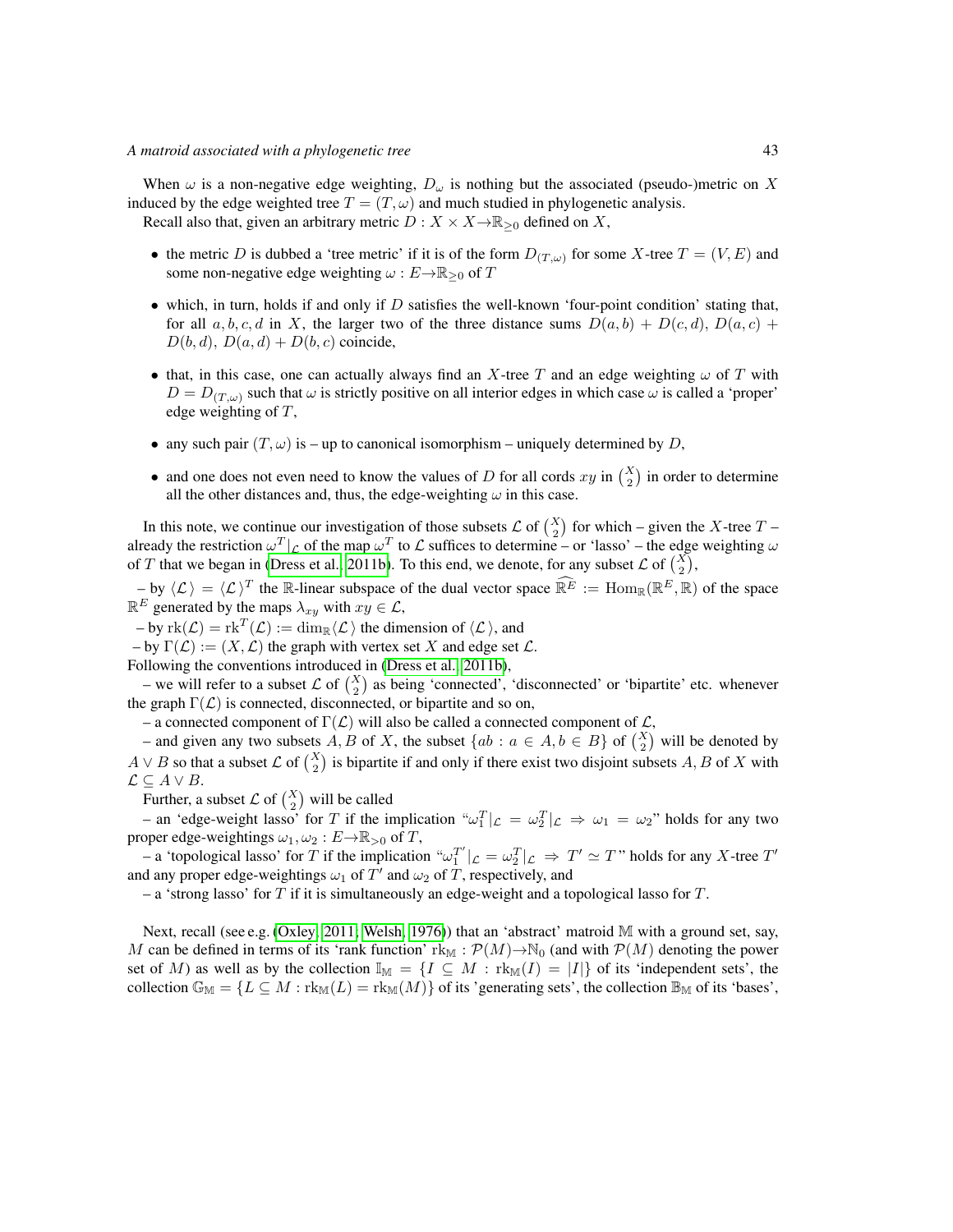i.e., the maximal sets in  $\mathbb{I}_{M}$  or, just as well, the minimal sets in  $\mathbb{G}_{M}$ , the collection  $\mathbb{C}_{M}$  of its 'circuits', i.e., the minimal sets in  $\mathcal{P}(M)-\mathbb{I}_{M}$ , as well as the 'closure operator'  $[\ldots]_{M} : \mathcal{P}(M) \to \mathcal{P}(M) : L \mapsto [L]_{M} :=$  ${m \in M : rk_\mathbb{M}(L) = rk_\mathbb{M}(L \cup \{m\})}$  associated to M.

Here, given any X-tree T, we want to investigate the matroid  $\mathbb{M}(T)$  with ground set  $M := \binom{X}{2}$ associated to T whose rank function  $\text{rk}_{\mathbb{M}(T)}$  is the map  $\text{rk}^T : \mathcal{P}(\binom{X}{2}) \rightarrow \mathbb{N}_0$  defined just above, i.e., the matroid that is 'represented' (over R, again see e.g. [\(Oxley, 2011;](#page-14-3) [Welsh, 1976\)](#page-14-2)) by the map

$$
\lambda^T: \binom{X}{2} \rightarrow \widehat{\mathbb{R}^E}: xy \mapsto \lambda_{xy}.
$$

We will denote by  $\mathbb{I}(T) := \mathbb{I}_{\mathbb{M}(T)}$  its collection of independent sets, by  $\mathbb{G}(T) := \mathbb{G}_{\mathbb{M}(T)}$  its collection of generating sets, by  $\mathbb{B}(T) := \mathbb{B}_{\mathbb{M}(T)}$  its collection of bases, by  $\mathbb{C}(T) := \mathbb{C}_{\mathbb{M}(T)}$  its collection of 'circuits' and, given any subset  $\mathcal L$  of  $\binom{X}{2}$ , we denote by  $[\mathcal L]^T := [\mathcal L]_{\mathbb M(T)}$  the '(T-)closure' of  $\mathcal L$  relative to  $\mathbb M(T)$ .

An alternative description of  $\mathbb{M}(T)$  is as the matroid associated with the  $(0, 1)$  matrix  $A(T) = [A_{(e, xy)}],$ where the row index e ranges over the set E of edges of T, and the column index xy ranges over  $\binom{X}{2}$ , with:

$$
A_{(e,xy)} := \begin{cases} 1, & \text{if } e \in E(x|y); \\ 0, & \text{otherwise.} \end{cases}
$$

By [\(Dress et al., 2011b,](#page-14-1) Theorem 1), it follows that for any subset  $\mathcal{L}$  of  $\binom{X}{2}$  the following are equivalent.

- (a)  $\mathcal L$  is an edge-weight lasso for an X-tree  $T = (V, E)$ ;
- (b) the implication " $\omega_1^T|_{\mathcal{L}} = \omega_2^T|_{\mathcal{L}} \Rightarrow \omega_1 = \omega_2^T$  holds not only for any two proper edge weightings  $\omega_1, \omega_2$  of T, but for any two maps  $\omega_1, \omega_2 \in \mathbb{R}^E$ ;
- (c)  $\langle \mathcal{L} \rangle$  coincides with  $\widehat{\mathbb{R}^E}$ ;
- (d)  $\mathcal{L} \in \mathbb{G}(T)$ , or, equivalently,  $\text{rk}^T(\mathcal{L}) = \text{rk}^T(\binom{X}{2}) = |E|$  holds.

In particular, an edge-weight lasso  $\mathcal L$  for T is a 'tight' edge-weight lasso for T, i.e, a minimal subset of  $\binom{X}{2}$  that is an edge-weight lasso for T, if and only if its cardinality coincides with |E| if and only if it is a basis of  $\mathbb{M}(T)$ , that is,  $\mathcal{L} \in \mathbb{B}(T)$  holds.

Particular types of X-trees that will play an important role in this paper are shown in Figure [1.](#page-4-0) They comprise (i) the 'star trees', i.e., X-trees that have just one interior vertex and, hence, are equivalent to the tree  $T^*(X) := (V^*(X), E^*(X))$  with leaf set X, vertex set  $V^*(X) := X \cup \{*\}$  and edge set  $E^*(X) := \{ \star x : x \in X \}$  where '\*' denotes just some arbitrary, but fixed element not in X; (ii) 'quartet trees', i.e., binary X-trees that have four leaves (with  $T_{ab|cd}$  denoting the quartet tree with leaf set  ${a, b, c, d}$  whose central edge that will also be denoted by  $e_{ab|cd}$  separates the leaves a, b from c, d), and (iii) 'caterpillar trees', i.e. binary X-trees  $T = (V, E)$  containing two interior vertices  $u, v \in V - X$  with  $[u, v] = V - X.$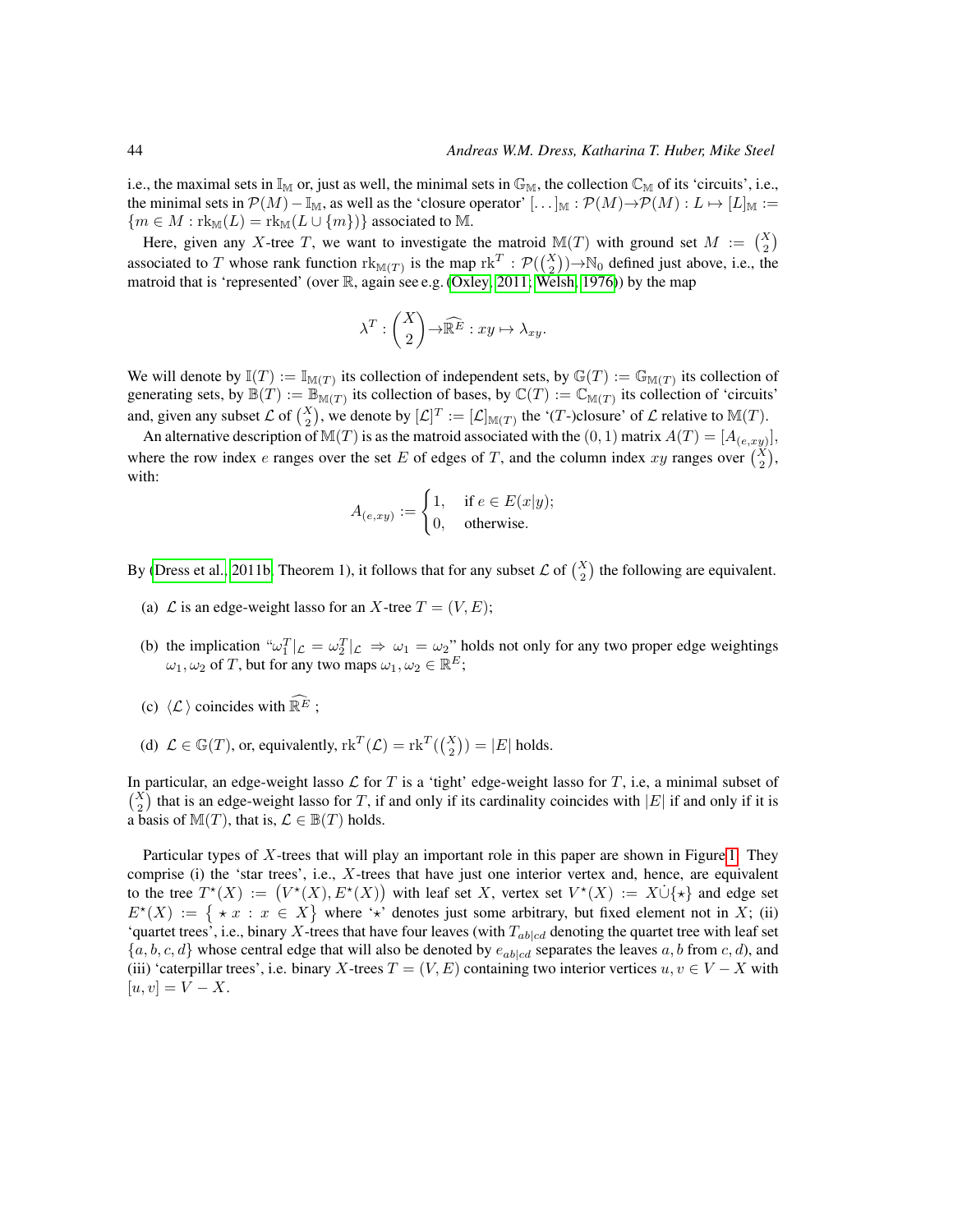

<span id="page-4-0"></span>Fig. 1:

(i) A star tree with leaf set  $X_4 := \{a, b, c, d\}$ ; (ii) A binary  $X_4$ -tree – up to equivalence, there are two more binary  $X_4$ -trees; (iii) a 'caterpillar'  $X_n$ -tree for  $X_n := \{a_1, a_2, \ldots, a_{n-1}, a_n\}.$ 

## 3 Star trees

We first consider the simplest type of X-tree, i.e., the star tree  $T^* := T^*(X)$  with leaf set X (cf. Figure [1](#page-4-0) (i)), for which the associated  $(0, 1)$  matrix  $A(T)$  has just two nonzero entries in each column. In this case, the associated matroid  $\mathbb{B}(T^*)$  is well known: It is easily seen to exactly coincide with the 'biased matroid' of the complete signed graph  $(X, \binom{X}{2})$  with vertex set X all of whose edges have sign -1. In consequence (see e.g. [\(Oxley, 2011,](#page-14-3) Section 6.10) and the references therein to Zaslavsky's papers on signed graphic matroids), the following results are known to hold:

<span id="page-4-2"></span>**Proposition 3.1** *Given a finite set* X *of cardinality*  $n \geq 3$ *, the following holds for the matroid*  $\mathbb{B}(T^*)$ *associated to the star tree*  $T^*$  *with leaf set*  $X$ *:* 

- (i) The collection  $\mathbb{G}(T^*)$  of all edge-weight lassos for  $T^*$  coincides with the collection of all 'strongly non-bipartite' subsets  $\mathcal{L}$  of  $\binom{X}{2}$ , i.e, all subsets  $\mathcal{L}$  of  $\binom{X}{2}$  for which none of the connected compo*nents of* L *is bipartite.*
- (ii) The collection  $\mathbb{B}(T^*)$  of all tight edge-weight lassos for  $T^*$  coincides with the collection of all *minimal strongly non-bipartite subsets*  $\mathcal{L}$  *of*  $\binom{X}{\cdot 2}$ *, i.e, all subsets*  $\mathcal{L}$  *of*  $\binom{X}{2}$  *for which each connected component of* <sup>L</sup> *contains exactly one circle*[\(ii\)](#page-4-1) *and the length of this circle has odd parity.*

<span id="page-4-1"></span><sup>(</sup>ii) In our context, we adopt the convention of calling a graph (and, hence, also every subgraph of a graph) a 'circle' if it is connected and every vertex in that graph has degree 2.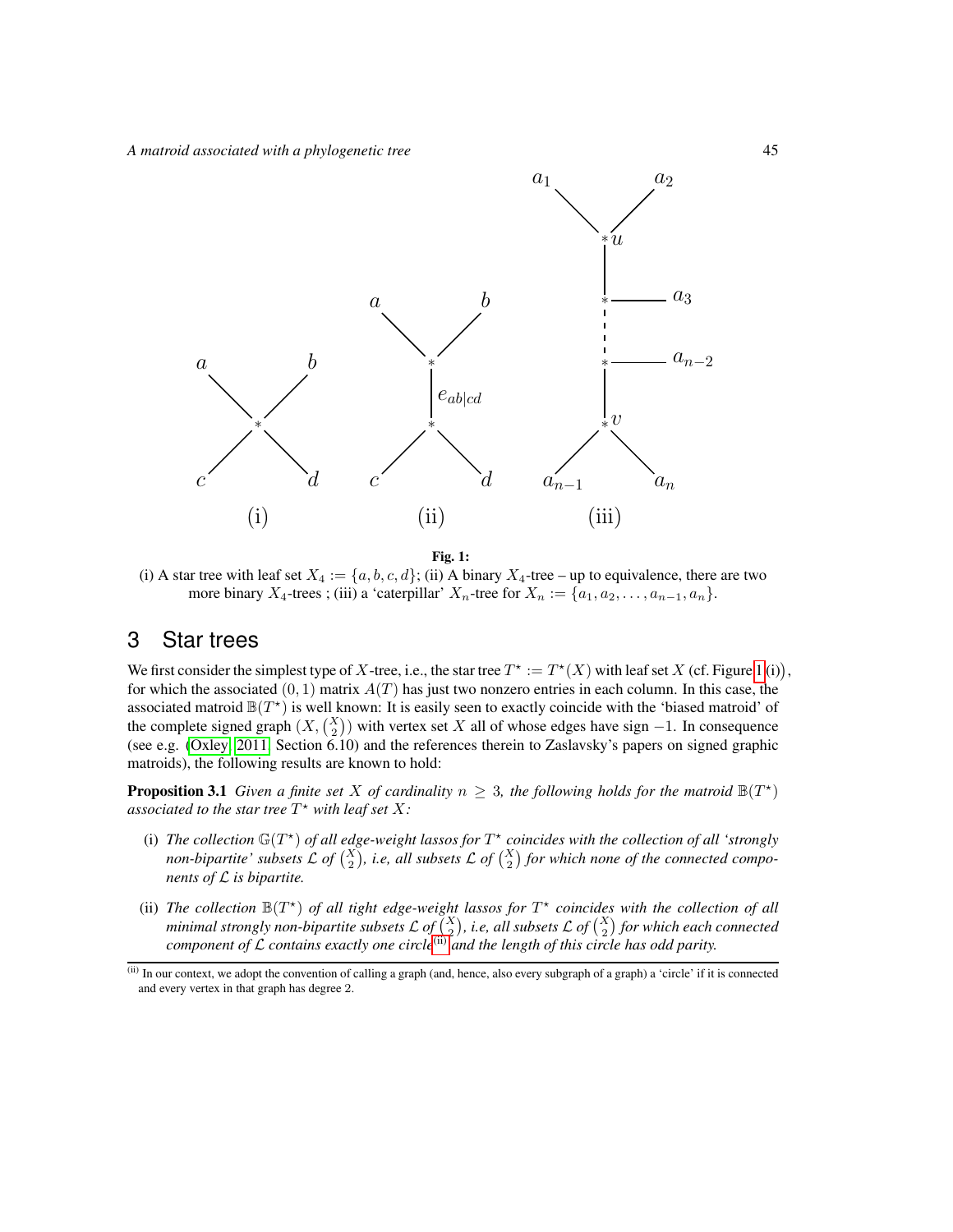- (iii) The collection  $\mathbb{I}(T^*)$  of all independent subsets of  $\mathbb{M}(T^*)$  coincides with the collection of all subsets L of  $\binom{X}{2}$  for which each connected component of L is either a tree or contains exactly one circle *and the length of this circle has odd parity.*
- (iv) The collection  $\mathbb{C}(T^*)$  of all circuits of  $\mathbb{M}(T^*)$  coincides with the collection of all subsets L of  $\binom{X}{2}$ *that either form a circle of even length or a pair of circles of odd length together with a connecting simple path, such that the two circles are either disjoint (then the connecting path has one end in common with each circle and is otherwise disjoint from both) or share just a single common vertex (in this case the connecting path is that single vertex).*
- (v) The co-rank  $n \text{rk}^{T^*}(\mathcal{L})$  of a subset  $\mathcal{L}$  of  $\binom{X}{2}$  relative to  $\mathbb{M}(T^*)$  coincides with the number of *bipartite connected component of* L*.*
- (vi) The closure  $[L]^{T^*}$  of a subset L of  $\binom{X}{2}$  relative to  $\mathbb{M}(T^*)$  coincides with the union of (a) the *edge set of the complete graph whose vertex set is the union of the vertex sets of all non-bipartite connected components of* L *and* (b) *all subsets of the form* A∨B *for which some bipartite connected component*  $\mathcal{L}'$  *of*  $\mathcal{L}$  *with*  $\mathcal{L}' \subseteq A \vee B$ *,*  $A \cup B = \bigcup_{xy \in \mathcal{L}'} \{x, y\}$ *, and*  $A \cap B = \emptyset$  *exists.*

# 4 A recursive approach for computing  $\mathbb{B}(T)$

Every X-tree can be reduced by a sequence of edge contractions to a star tree (one may even insist that at each stage, one of the two subtrees incident with the edge being contracted has only one non-leaf vertex, though we do not require this here). Thus, Proposition [3.1](#page-4-2) can be used as basis for a recursive description of the matroid associated with any  $X$ -tree, provided that one can describe, for any  $X$ -tree  $T$ , how to obtain  $\mathbb{B}(T)$  from  $\mathbb{B}(T/f)$  where f is any interior edge of T, and  $T/f$  is the X-tree obtained from T by collapsing edge f. We provide such a description shortly, in Proposition [4.2,](#page-6-0) using the following lemma the statement of which relies on further terminology which we introduce next. Suppose  $T = (V, E)$  is an X-tree and F is a subset of the set of interior edges of T. Then we denote by  $T/F$  the X-tree obtained by collapsing all edges in F. Furthermore, we denote by  $\lambda|_{E-F}$  the restriction of a map  $\lambda \in \widehat{\mathbb{R}^E}$  to the space  $\mathbb{R}^{E-F}$  relative to the canonical embedding  $\mathbb{R}^{E-F} \to \mathbb{R}^E : \omega \mapsto \omega_{(F \to 0)}$  defined by extending each map  $\omega \in \mathbb{R}^{E-F}$  to the map  $\omega_{(F\rightarrow 0)}$  by putting  $\omega_{(F\rightarrow 0)}(e) := 0$  for all  $e \in F$ .

<span id="page-5-0"></span>**Lemma 4.1** *Given any X*-tree  $T = (V, E)$ *, any subset* F *of the set of interior edges of* T*, any map*  $\lambda \in \widehat{\mathbb{R}^E}$ , and any map  $\rho : \binom{X}{2} \to \mathbb{R}$  with  $\lambda = \sum_{xy \in \binom{X}{2}} \rho(xy) \lambda_{xy}^T$ . Then,

$$
\lambda|_{E-F} = \sum_{xy \in \binom{X}{2}} \rho(xy) \lambda_{xy}^{T/F},
$$

*i.e., one has*  $\lambda(\omega) = \sum_{xy \in {X \choose 2}} \rho(xy) \lambda_{xy}^{T/F}(\omega|_{E-F})$  *for all maps*  $\omega \in \mathbb{R}^E$  *with*  $\omega(f) = 0$  *for all*  $f \in F$ *.* 

*In particular, if*  $\mathcal L$  *is a edge-weight lasso for*  $T$ *, then*  $\mathcal L$  *is also an edge-weight lasso for the*  $X$ *-tree*  $T/F$ *. More generally,*

<span id="page-5-1"></span>
$$
\operatorname{rk}^T(\mathcal{L}) = \operatorname{rk}^{T/F}(\mathcal{L}) + \dim\{\lambda \in \langle \mathcal{L}\rangle^T : \lambda(e) = 0 \text{ for all } e \in E - F\} \le \operatorname{rk}^{T/F}(\mathcal{L}) + |F| \tag{1}
$$

*holds for every subset*  $\mathcal{L}$  *of*  $\binom{X}{2}$  *and any subset*  $F$  *of the set of interior edges of*  $T$ *.*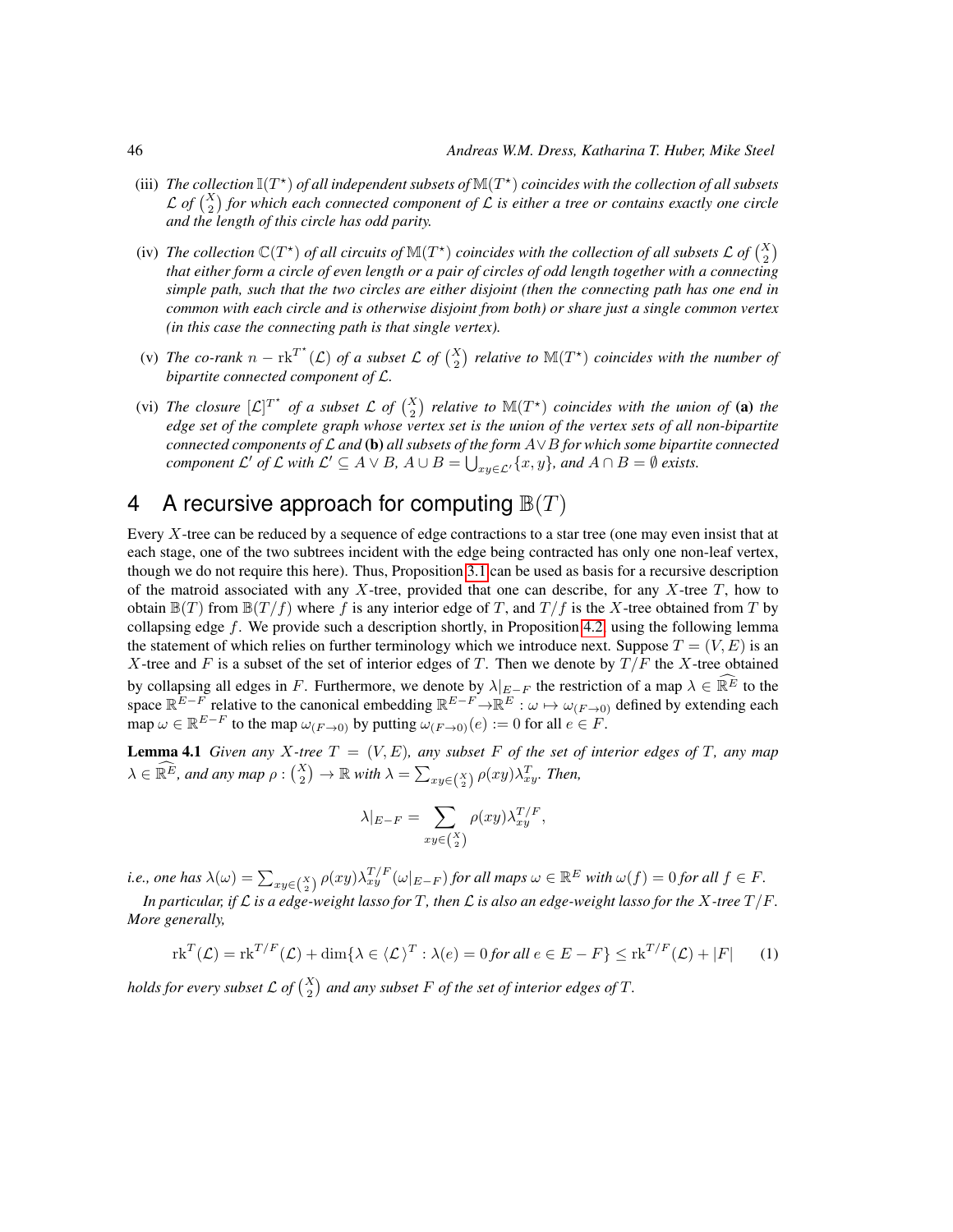**Proof:** The first part follows directly from the definitions and implies that  $\lambda_{xy}^{T/F} = \lambda_{xy}^T|_{E-F}$  holds for all  $xy \in {X \choose 2}$ . In particular, as the map  $\widehat{\mathbb{R}^E} \to \widehat{\mathbb{R}^{E-F}} : \lambda \mapsto \lambda|_{E-F}$  is surjective, the maps  $\lambda_{xy}^{T/F}(xy \in {X \choose 2})$ must generate  $\widehat{\mathbb{R}^{E-F}}$  whenever the maps  $\lambda_{xy}^T$   $(xy \in {X \choose 2})$  generate  $\widehat{\mathbb{R}^E}$  while, more generally, they generate a space whose dimension coincides with the difference of  $\text{rk}^T(\mathcal{L})$  and the dimension of the kernel of the map  $\langle \mathcal{L} \rangle^T \rightarrow \widehat{\mathbb{R}^{E-F}} : \lambda \mapsto \lambda|_{E-F}$ .

<span id="page-6-0"></span>**Proposition 4.2** *Given an X-tree* T, an interior edge f of T, a pair  $xy \in \binom{X}{2}$ , and a basis B of  $\mathbb{M}(T/f)$ , Let  $\rho_{xy} \in \mathbb{R}^B$  denote the unique map in  $\mathbb{R}^B$  with  $\lambda_{xy}^{T/f} = \sum_{b \in B} \rho_{xy}(b) \lambda_b^{T/f}$  $b^{T/f}$ *. Then,*  $\mathbb{B}(T)$  *coincides with the set*

$$
\mathbb{B}_f := \Big\{ \{ xy \} \cup B : xy \in \binom{X}{2}, B \in \mathbb{B}(T/f), \text{ and } \sum_{b \in B} \rho_{xy}(b) \, \delta_{fb} \neq \delta_{f|xy} \Big\}.
$$

**Proof:** By Lemma [4.1,](#page-5-0) there exists, for each  $B' \in \mathbb{B}(T)$ , some  $b' \in B'$  with  $B' - b' \in \mathbb{B}(T/f)$ . Thus, each element of  $\mathbb{B}(T)$  is of the form  $B \cup \{xy\}$  for some  $xy \in {X \choose 2}$  and some  $B \in \mathbb{B}(T/f)$ . So,  $\mathbb{B}(T) \subseteq \left\{ \{xy\} \cup B : xy \in {X \choose 2}, B \in \mathbb{B}(T/f) \right\}$  must clearly hold. Now suppose that  $xy \in {X \choose 2}$  and  $B \in \mathbb{B}(T/f)$  holds. Then, denoting by  $\Lambda_{B,xy}$  the space of all maps  $\lambda \in \langle \{xy\} \cup B \rangle^T$  with  $\lambda|_{E-\{f\}} = 0$ , it follows from [\(1\)](#page-5-1) that  $\{xy\} \cup B \in \mathbb{B}(T) \iff \dim \Lambda_{B,xy} = 1$  holds while, by construction, we have  $\dim \Lambda_{B,xy} = 1$  if and only if there exists some non-zero map in  $\Lambda_{B,xy}$ .

However, given any map  $\rho \in \mathbb{R}^B$  and any real number c, it follows from the fact that, by definition,  $\lambda_{zz'}^T|_{E-\{f\}}$  coincides with  $\lambda_{zz'}^{T/f}$  for all  $zz' \in {X \choose 2}$ , one has  $\lambda_{c,\rho} := -c\lambda_{xy}^T + \sum_{b \in B} \rho(b)\lambda_b^T \in \Lambda_{B,xy}$  if and only if  $-c\lambda_{xy}^{T/f} + \sum_{b \in B} \rho(b) \lambda_b^{T/f}$  $b^{1/3}$  vanishes and, hence, if and only if  $\rho(b) = c\rho_{xy}(b)$  holds for all  $b \in B$ . Thus, one has  $\overline{\{xy\}} \cup B \in \mathbb{B}(T)$  if and only if one has  $\lambda_{c,\rho}(\omega_f) \neq 0$  and, hence, if and only if  $\sum_{b \in B} \rho_{xy}(b) \, \delta_{fb} \neq \delta_{f|xy}$  holds as claimed.

**Remark:** Suppose that  $T = (V, E)$  is an X-tree and that  $U \subseteq V$  is a  $T$ -core as defined in [\(Dress](#page-14-1) [et al., 2011b,](#page-14-1) Section 5), i.e., a non-empty subset of V for which the induced subgraph  $T_U := (U, E_U)$  :=  ${e \in E : e \subseteq U}$  of T with vertex set U is connected (and, hence, a tree) and the degree  $\deg_{T_U}(v)$  of any vertex v in  $T_U$  is either 1 or coincides with the degree  $\deg_T(v)$  of v in T. Then, the rank  $\operatorname{rk}^T(\mathcal{L})$  of a subset  $\mathcal{L}$  of  $\binom{X}{2}$  relative to T and the rank  $\text{rk}^{T_U}(\mathcal{L}_U)$  of the corresponding subset  $\mathcal{L}_U$  of  $\binom{X_U}{2}$  relative to the  $X_U$ -tree  $\overline{T}_U$  are easily seen to be related by the inequality

$$
\mathrm{rk}^T(\mathcal{L}) \leq \mathrm{rk}^{T_U}(\mathcal{L}_U) + |E - E_U|.
$$

This fact can be used to prove [\(Dress et al., 2011b,](#page-14-1) Theorem 5) in the same way as Lemma [4.1](#page-5-0) has been used above to establish Proposition [4.2.](#page-6-0)

#### *4.1 An example*

To illustrate Proposition [4.2,](#page-6-0) consider – for  $X := \{a, b, c, d\}$  – the quartet X-tree  $T := T_{ab|cd}$  shown in Figure [1](#page-4-0) (ii). In this case, there is – up to scaling – only one linear relation between the six maps  $\lambda_{xy}^T$   $(xy \in {X \choose 2})$ , viz. the relation

$$
\lambda_{ac}^T + \lambda_{bd}^T = \lambda_{ad}^T + \lambda_{bc}^T : E^{\mathbb{R}} \to \mathbb{R} : \omega \mapsto 2\omega(e_{ab|cd}) + \sum_{e \in E, e \neq e_{ab|cd}} \omega(e).
$$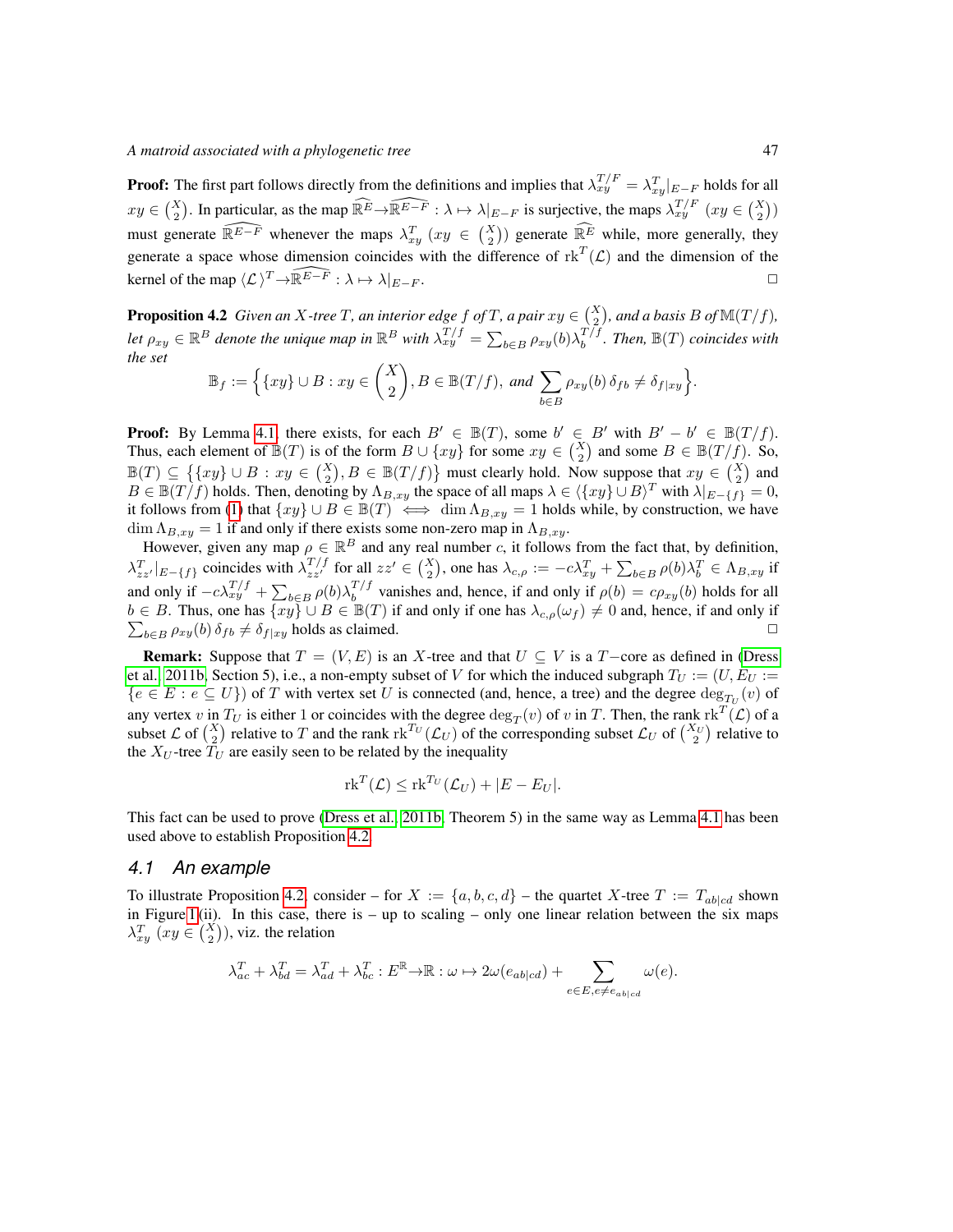Thus,  $\mathbb{B}(T)$  consists of the four 5-subsets  $\mathcal{L}$  of  $\binom{X}{2}$  that do not contain exactly one of the four cords ac, ad, bc, bd – or, equivalently, with  $|\mathcal{L} \cap \{ac, ad, bc, bd\}| = 3$  – and, hence, the four subsets  $\mathcal{L}$  of  $\binom{X}{2}$ whose graphs  $\Gamma(\mathcal{L})$  are shown in Figure [2\(](#page-8-0)ii). Clearly, if f coincides with the unique interior edge of  $T_{ab|cd}$  (i.e., the edge denoted by  $e_{ab|cd}$  in Figure [1](#page-4-0) (ii)),  $T/f$  is equivalent to the star tree  $T^* := T^*(X)$ , also shown in Figure [1](#page-4-0) (i). Furthermore, the graphs  $\Gamma(\mathcal{L})$  corresponding to the bases  $\mathcal{L}$  in  $\mathbb{B}(T^*)$ , being minimal strongly non-bipartite graphs with vertex set  $X$ , must consist of one triangle (for which there are 4 possibilities) to which the remaining element in  $X$  is appended by a single edge (for which there are 3 possibilities). So,  $\mathbb{B}(T^*)$  consists of 12 bases that form two orbits relative to the symmetry group of T representatives of which are the bases  $B_1 := \{ab, bc, ca, da\}$  and  $B_2 := \{ab, bc, ca, dc\}$  shown in Figure [2](#page-8-0) (i). For the two cords  $db, dc \in \binom{X}{2} - B_1$ , we have – putting  $f := e_{ab|cd}$  –

$$
\lambda_{db}^{T/f} = \lambda_{da}^{T/f} - \lambda_{ac}^{T/f} + \lambda_{cb}^{T/f} \quad \text{and} \quad \lambda_{dc}^{T/f} = \lambda_{da}^{T/f} - \lambda_{ab}^{T/f} + \lambda_{bc}^{T/f}
$$

while

$$
\lambda_{db}^T(\omega_f) = \lambda_{da}^T(\omega_f) - \lambda_{ac}^T(\omega_f) + \lambda_{cb}^T(\omega_f) = 1
$$

and

$$
\lambda_{dc}^T(\omega_f) = 0 \neq \lambda_{da}^T(\omega_f) - \lambda_{ab}^T(\omega_f) + \lambda_{bc}^T(\omega_f) = 2
$$

holds implying that, to bases of type  $B_1$ , we can add cords of type dc, but not cords of type db.

And for the two cords  $da, db \in \binom{X}{2} - B_2$ , we have

$$
\lambda_{da}^{T/f} = \lambda_{dc}^{T/f} - \lambda_{cb}^{T/f} + \lambda_{ba}^{T/f} \quad \text{and} \quad \lambda_{db}^{T/f} = \lambda_{dc}^{T/f} - \lambda_{ca}^{T/f} + \lambda_{ab}^{T/f}
$$

as well as

$$
1 = \lambda_{da}^T(\omega_f) \neq \lambda_{dc}^T(\omega_f) - \lambda_{cb}^T(\omega_f) + \lambda_{ba}^T(\omega_f) = -1
$$

and

$$
1 = \lambda_{db}^T(\omega_f) \neq \lambda_{dc}^T(\omega_f) - \lambda_{ca}^T(\omega_f) + \lambda_{ab}^T(\omega_f) = -1
$$

holds implying that, to bases of type  $B_2$ , we can add either one of the two missing cords. Obviously, this fully corroborates our previous assertion about  $\mathbb{B}(T_{ab|cd})$ .

Our next results require two definitions that will also be important later in this paper: Recall first that, given an  $X$ -tree  $T$  and a subset  $Y$  of  $X$  of cardinality at least 3, one denotes

- by  $T|_Y$  the Y-tree obtained from the minimal subtree of T that connects the leaves in Y by suppressing any resulting vertices of degree 2 (see e.g. [\(Dress et al., 2011b,](#page-14-1) Section 2.3)),
- by  $V|_Y$  and  $E|_Y$  its vertex and edge set, respectively,
- and, given in addition any edge weighting  $\omega$  of T, one denotes by  $\omega|_Y$  the 'induced' edge weighting of  $T|_Y$ , i.e., the edge weighting that maps any edge  $\{u, v\} \in E|_Y$  onto the sum  $\sum_{e \in E(u|v)} \omega(e)$ , yielding a surjective R-linear map  $res_Y : \mathbb{R}^E \to \mathbb{R}^{E|_Y} : \omega \mapsto \omega|_Y$  such that  $\lambda_{yy'}^T(\omega) = \omega^T(yy') =$  $(\omega|_Y)^{T|_Y}(yy') = \lambda_{yy'}^{T|_Y}(\text{res}_Y(\omega))$  holds for all  $\omega \in \mathbb{R}^E$  and all  $yy' \in \binom{Y}{2}$ .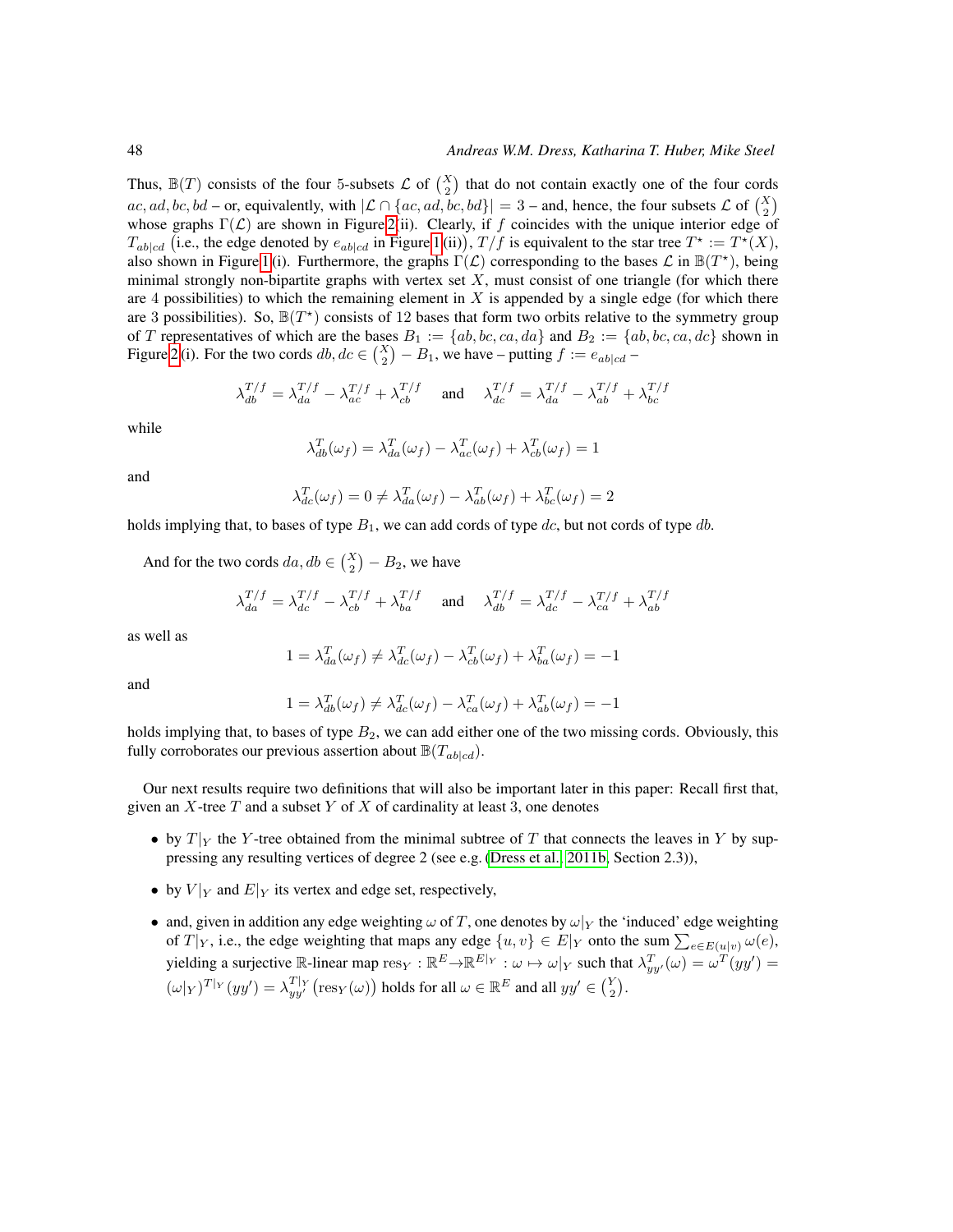*A matroid associated with a phylogenetic tree* 49



#### <span id="page-8-0"></span>Fig. 2:

(i): Two graphs representing two of the twelve tight edge-weight lassos of  $T^*(\{a, b, c, d\})$ , one from each of the two orbits of such lassos relative to the 8-element symmetry group of  $T_{ab|cd}$ . (ii): The four graphs associated to the four bases in  $\mathbb{B}(T_{\text{ab}}|_{cd})$ .

It follows that the map  $\lambda_{yy}^T$ :  $\mathbb{R}^E \to \mathbb{R}$  coincides, for all  $yy' \in \binom{Y}{2}$ , with the map  $\lambda_{yy'}^{T|_Y} \circ \text{res}_Y$ , the composition of the maps  $\text{res}_Y$  and  $\lambda_{yy'}^{T|_Y}$ .

So, denoting by  $\widehat{\text{res}_Y}$  the dual – and necessarily injective – map  $\widehat{\mathbb{R}^E|Y} \to \widehat{\mathbb{R}^E}$  :  $\lambda \mapsto \lambda \circ \text{res}_Y$  of the map res<sub>Y</sub>, we have also  $\langle \mathcal{L} \rangle^T = \widehat{\text{res}_{Y}}(\langle \mathcal{L} \rangle^{T}|Y)$  and  $\text{rk}^T(\mathcal{L}) = \text{rk}^{T}|Y(\mathcal{L})$  for every subset  $\mathcal{L}$  of  $\binom{Y}{2}$ . In consequence, we must also have

$$
\operatorname{rk}^T(\mathcal{L}) = \operatorname{rk}^{T|_{Y}}(\mathcal{L})
$$
\n(2)

for every subset Y of X of cardinality at least 3 and every subset  $\mathcal{L}$  of  $\binom{Y}{2}$ . Consequently, every circuit  $\mathcal{L} \subseteq {Y \choose 2}$  of  $\mathbb{M}(T|_{Y})$  must also be a circuit of  $\mathbb{M}(T)$ , i.e., we have  $\mathbb{C}(T|_{Y}) \subseteq \mathbb{C}(T)$  for every such subset Y of  $\overline{X}$  of cardinality at least 3.

Further, denoting – for every  $x \in X$  – by  $e_x \in E$  the unique pendant edge of T containing x, we say that a cord ab of X forms (or 'is') a 'T−cherry' if the two edges  $e_a, e_b \in E$  share a vertex, and ab is said to form a 'proper  $T$ −cherry' if this vertex has degree 3. Note that a cord ab of X forms a proper T−cherry if and only if  $T|_{\{a,b,c,d\}} \simeq T_{ab|cd}$  holds for any two distinct elements c, d in  $X - \{a,b\}$  (if any). Note also that, in a binary X-tree T, every T−cherry is a proper T−cherry. In addition, such a tree is a caterpillar tree if and only if  $|X| = 3$  holds or its leaf set contains exactly two distinct T−cherries. We claim:

**Proposition 4.3** For an X-tree T, a cord ab  $\in$   $\binom{X}{2}$  is a 'co-loop' of  $\mathbb{M}(T)$ , i.e. it is contained in every *edge-weight lasso for* T*, if and only if* ab *is a proper* T−*cherry.*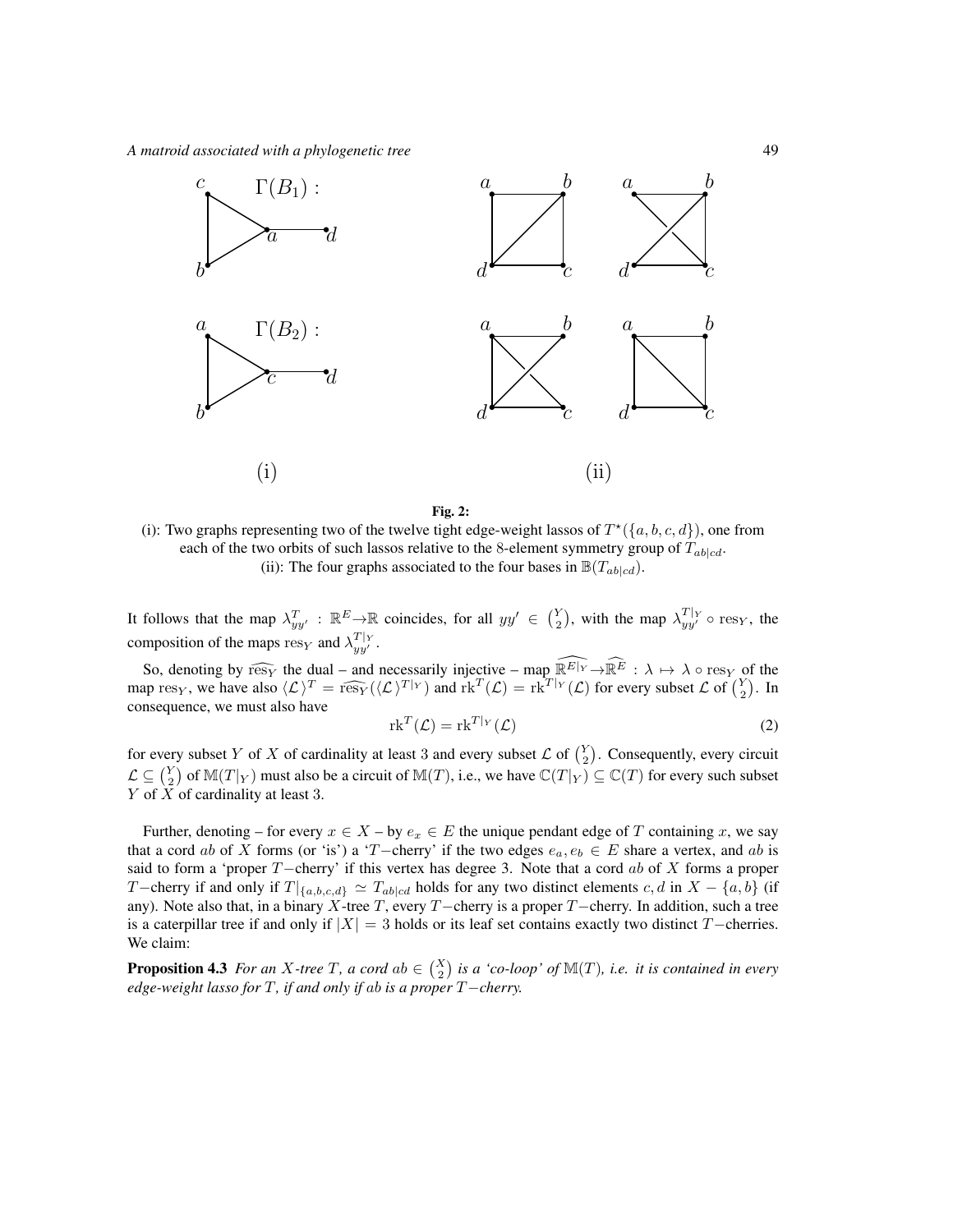**Proof:** If  $|X| = 3$  holds, the set  $\binom{X}{2}$  is the only basis of  $\mathbb{M}(T)$  while, if  $n \ge 4$  holds and ab is a proper T−cherry, the cord ab must be contained in every edge-weight lasso for T in view of [\(Dress et al., 2011b,](#page-14-1) Corollary 1). Conversely, if ab does not form a proper  $T$ −cherry, there must exist two distinct elements  $c, d$  in  $X - \{a, b\}$  such that  $\lambda_{ab}^T + \lambda_{cd}^T = \lambda_{ac}^T + \lambda_{bd}^T$  holds. This implies that  $\lambda_{ab}^T$  cannot be a co-loop of  $\mathbb{M}(T)$ .

## 5 Main results

#### *5.1* M(T) *determines* T *up to equivalence*

We begin this section by showing that the matroid associated with an  $X$ -tree determines that  $X$ -tree, up to equivalence:

**Theorem 1** *One has* " $\mathbb{M}(T_1) = \mathbb{M}(T_2) \Longleftrightarrow T_1 \simeq T_2$ " for any two X-trees  $T_1$  and  $T_2$ .

**Proof:** We first note that, if T is any X-tree and  $Y = \{a, b, c, d\}$  is a 4-subset of X, then we have  $T|_Y \simeq$  $T_{ab|cd}$  if and only if there exists at least one basis B of  $M(T)$  containing the set  $\mathcal{L}_{abcd} := \{ab, bc, cd, da\}$ : Indeed, if  $T|_Y \simeq T_{ab|cd}$  holds, the four maps  $\lambda_{xy}^{T|_Y}$  ( $xy \in \mathcal{L}_{abcd}$ ) and, hence, also the corresponding four maps  $\lambda_{xy}^T$  ( $xy \in \mathcal{L}_{abcd}$ ) are linearly independent. So, by the matroid augmentation property of independent sets, there exists some  $B \in M(T)$  containing these four cords. Conversely, if  $T|_Y \not\cong T_{ab|cd}$ and, therefore, also  $\lambda_{ab}^T + \lambda_{cd}^T = \lambda_{ad}^T + \lambda_{bc}^T$  holds,  $\mathcal{L}_{abcd}$  cannot be part of a basis  $B \in M(T)$ . It follows that  $\mathbb{M}(T_1) \simeq \mathbb{M}(T_2)$  implies  $\mathbb{Q}(T_1) = \mathbb{Q}(T_2)$  where, for any X-tree T,  $\mathbb{Q}(T)$  is defined by  $\mathbb{Q}(T) := \{ab|cd : \{a,b,c,d\} \in \binom{X}{4}, T|_{\{a,b,c,d\}} \simeq T_{ab|cd}\}.$  However, it has been observed already by H. Colonius and H. Schultze in [\(Colonius and Schultze, 1977,](#page-14-4) [1981\)](#page-14-5) that  $\mathbb{Q}(T_1) = \mathbb{Q}(T_2)$  holds for any two X-trees  $T_1, T_2$  if and only if one has  $T_1 \simeq T_2$  (for a more recent account, see [\(Dress et al., 2011a,](#page-14-6) Theorem 2.7)) or [\(Semple and Steel, 2003,](#page-14-7) Corollary 6.3.8)).  $\Box$ 

#### <span id="page-9-2"></span>*5.2 The rank of topological lassos*

Now assume that  $n \geq 4$  holds and recall that the following three assertions are – according to [\(Dress et al.,](#page-14-1) [2011b,](#page-14-1) Theorem 8) – equivalent in this case for any X-tree  $T = (V, E)$  and any bipartition of X into two disjoint non-empty subsets  $A, B$ :

(split-i) The subset  $A \vee B$  of  $\binom{X}{2}$  is a topological lasso for T,

(split-ii)  $A \vee B$  is a 't−cover' of T (i.e., given any interior vertex v of T and any two edges  $e, e' \in E$  with  $v \in e, e'$ , there exists some cord in  $A \vee B$  with  $e, e' \in E(x|y)$ , see [\(Dress et al., 2011a,](#page-14-6) Section 7)).

(split-iii)  $A \cap \{a, b\} \neq \emptyset \neq B \cap \{a, b\}$  holds for every T−cherry  $ab$ .<sup>[\(iii\)](#page-9-0)</sup>

And it was also noted in this context that such bipartitions exist if and only if every  $T$ −cherry is a proper T−cherry and  $n \geq 4$  holds.

Here, we want to complement this result as follows:

<span id="page-9-1"></span><span id="page-9-0"></span><sup>(</sup>iii) When stating this theorem in [\(Dress et al., 2011b\)](#page-14-1), we omitted to mention that one needs to assume that  $n \geq 4$  holds. Indeed, it is simply wrong for  $n = 3$  for trivial reasons as (split-i) holds for all bipartitions A, B of the leaf set X of an X-tree with 3 leaves, but (split-ii) and (split-iii) never holds in this case. Yet, the assumption  $n > 4$  will always be made here when applying this theorem.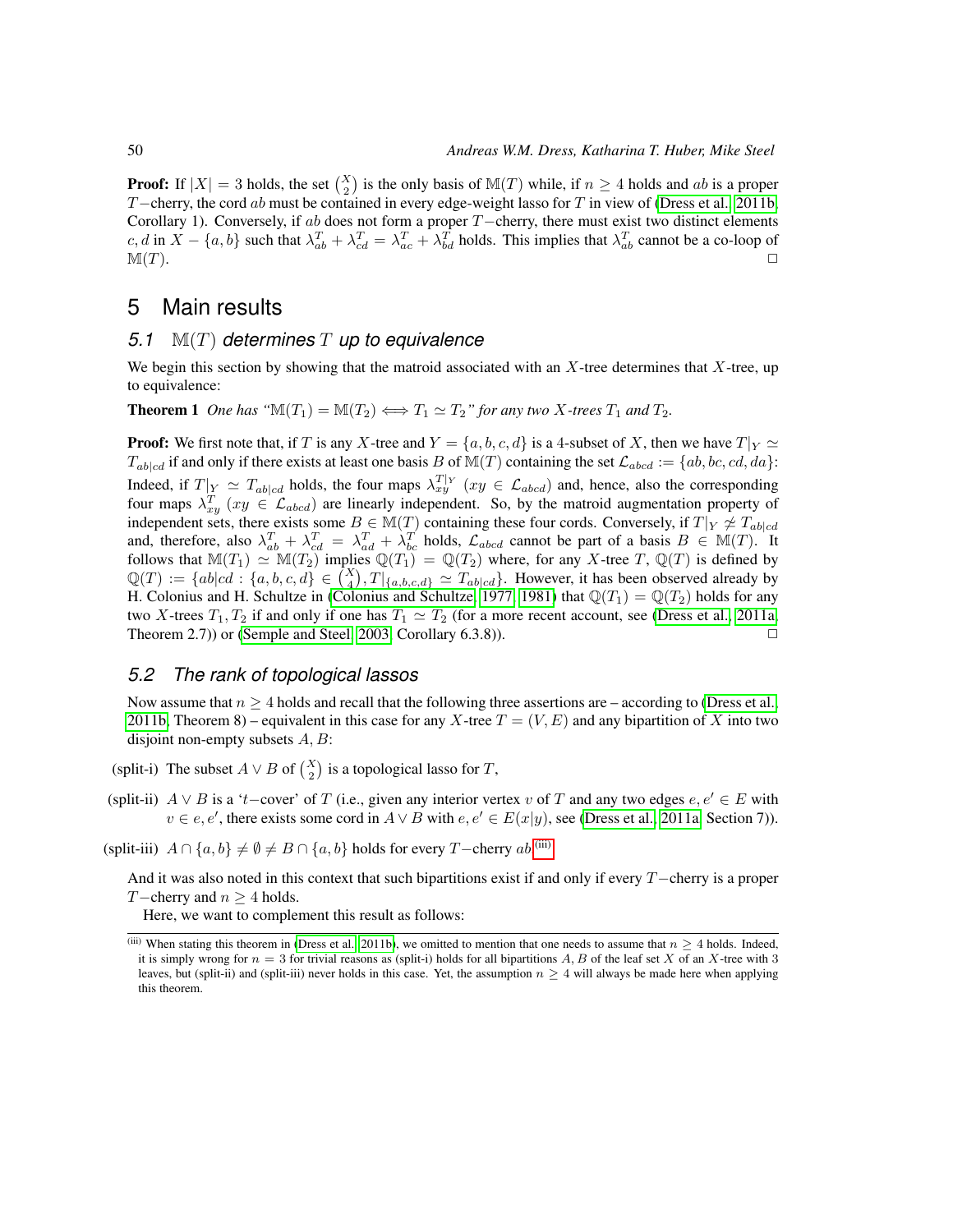**Theorem 2** Given any X-tree  $T = (V, E)$ , one has  $\text{rk}^T(\mathcal{L}) \leq |E| - 1$  for every bipartite subset  $\mathcal{L}$ *of*  $\binom{X}{2}$ . Furthermore, the following assertions are equivalent for every subset L of  $\binom{X}{2}$  that satisfies  $\mathrm{rk}^T(\mathcal{L}) \leq |E|-1$ :

- (i) *The rank*  $\text{rk}^T(\mathcal{L})$  *of*  $\mathcal{L}$  *coincides with*  $|E| 1$ *.*
- (ii) *There exists some cord*  $xy \in {X \choose 2}$  such that  $\mathcal{L} \cup \{xy\}$  is an edge-weight lasso for T.
- (iii) L is connected and  $\mathcal{L} \cup \{xy\}$  is an edge-weight lasso for T for some cord  $xy \in {X \choose 2}$  if and only if  $\mathcal{L} \cup \{xy\}$  *is not bipartite.*
- (iv) L is connected, the closure  $[\mathcal{L}]^T$  of L relative to  $\mathbb{M}(T)$  coincides with the edge set of the (*necessarily unique*) *complete bipartite graph with vertex set* X *whose edge set contains* L*, i.e.,* [L] T *coincides with the set* A ∨ B *in case the two subsets* A, B *of* X *form the* (*necessarily unique*) *bipartition of X* with  $\mathcal{L} \subseteq A \vee B$ , and this set forms a 'hyperplane' in  $\mathbb{M}(T)$ , i.e., a maximal subset of  $\binom{X}{2}$  of *rank smaller than* |E|*.*

**Proof:** Assume that A and B are two subsets of X that form a bipartition of X with  $\mathcal{L} \subseteq A \vee B$ , and let  $\omega_{A|B} \in \mathbb{R}^E$  denote the map in  $\mathbb{R}^E$  that maps every interior edge of T onto 0, every pendant edge e that is incident with some leaf in  $A$  onto 1, and every pendant edge  $e$  that is incident with some leaf in  $B$  onto −1. Clearly,

$$
\lambda_{xy}^T(\omega_{A|B}) = \begin{cases}\n+2 & \text{if } x, y \in A, \\
-2 & \text{if } x, y \in B, \\
0 & \text{otherwise,} \n\end{cases}
$$
\n(3)

holds for every cord  $xy \in {X \choose 2}$ . In particular, one has  $\lambda_{xy}^T(\omega_{A|B}) = 0$  for some cord  $xy \in {X \choose 2}$  if and only if  $xy \in A \vee B$  holds. So, standard matroid theory implies that  $\text{rk}^T(\mathcal{L}) \leq \text{rk}^T(A \vee B) \leq |E| - 1$ must hold for every subset  $\mathcal L$  of a set of the form  $A \lor B$  for some bipartition  $A, B$  of  $X$ , that is, for every bipartite subset  $\mathcal{L}$  of  $\binom{X}{2}$  – which is just our first assertion.

(i)  $\Leftrightarrow$  (ii): It follows also from standard matroid theory that the rank rk<sup>T</sup>( $\mathcal{L}$ ) of an arbitrary nonempty subset  $\mathcal{L}$  of  $\binom{X}{2}$  with  $\text{rk}^T(\mathcal{L}) \leq |E| - 1$  coincides with  $|E| - 1$  if and only if there exists some cord  $xy \in {X \choose 2}$  such that  $\mathcal{L} \cup \{xy\}$  is an edge-weight lasso for T.

(i) ⇒ (iii): And standard matroid theory implies also that, if L is any subset of  $\binom{X}{2}$ , one has  $\mathrm{rk}^T(\mathcal{L}) =$  $|E| - 1$  if and only if there exists – up to scaling – exactly one non-zero map  $\omega \in \mathbb{R}^E$  with  $\lambda_{ab}^T(\omega) = 0$ for all  $ab \in \mathcal{L}$  and that, in this case,  $\mathcal{L} \cup \{xy\}$  is an edge-weight lasso for T for some cord  $xy \in {X \choose 2}$  if and only if  $\lambda_{xy}^T(\omega) \neq 0$  holds for this map  $\omega$ .

In consequence, if  $\mathcal{L} \subseteq {X \choose 2}$  is bipartite and  $\text{rk}^T(\mathcal{L}) = |E| - 1$  holds, our observations above imply that there must be a unique bipartition A, B of X with  $\mathcal{L} \subseteq A \vee B$  and that, given any cord  $xy \in {X \choose 2}$ , the union  $\mathcal{L} \cup \{xy\}$  is an edge-weight lasso for T if and only if  $\lambda_{xy}^T(\omega_{A|B}) \neq 0$  and, hence, if and only if  $xy \notin A \vee B$  holds. Furthermore, the fact that there is only one bipartition A, B of X with  $\mathcal{L} \subseteq A \vee B$ implies that L must be connected and that, in consequence,  $xy \notin A \vee B$  holds if and only if  $\mathcal{L} \cup \{xy\}$  is not bipartite.

So, we see that  $\mathcal{L} \cup \{xy\}$  is indeed an edge-weight lasso for T if and only if  $\mathcal{L} \cup \{xy\}$  is not bipartite, as claimed.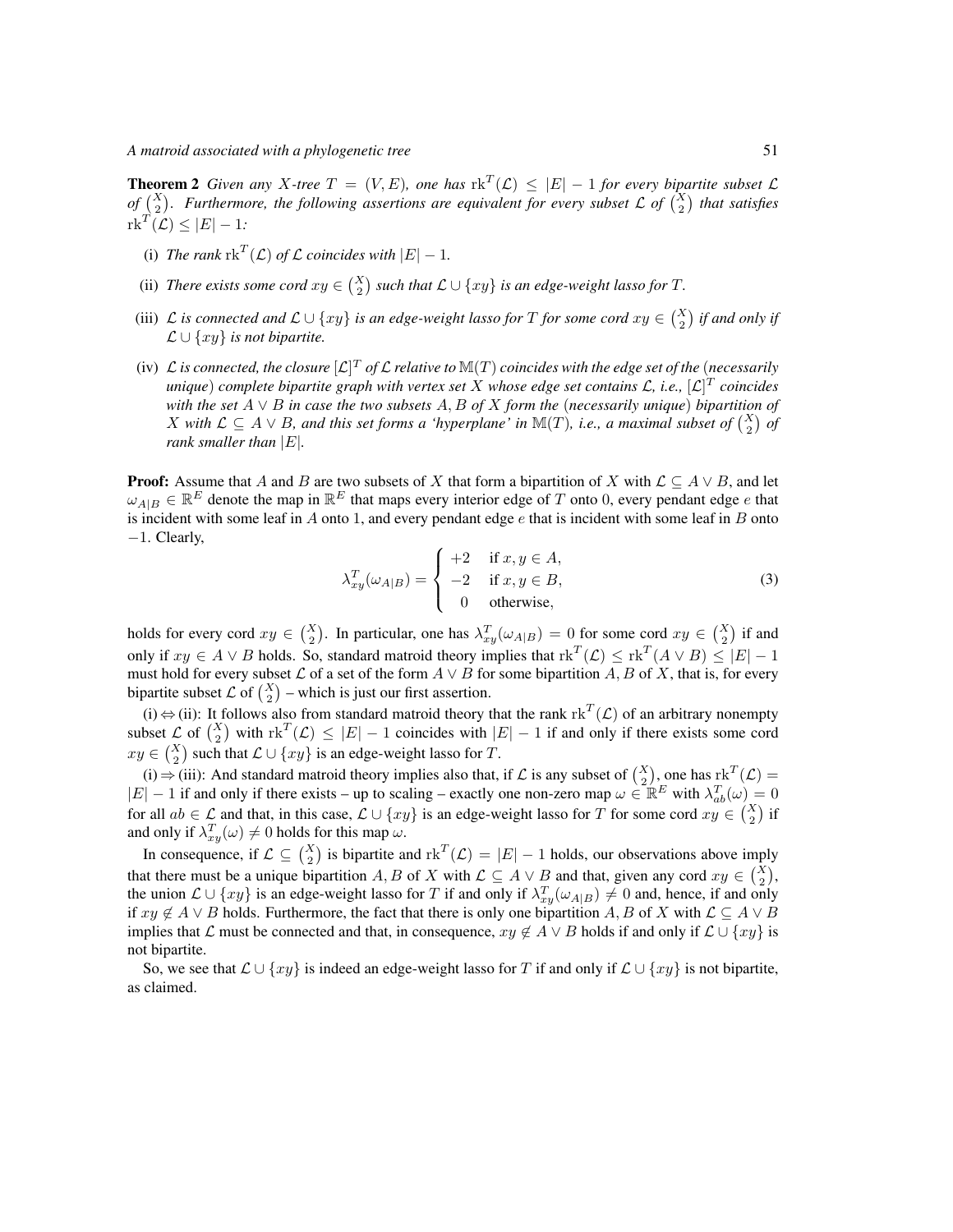$(iii) \Rightarrow (ii)$ : This is trivial as any connected graph with at least three edges can be extended by a single edge to become a non-bipartite graph.

 $(i, ii, iii) \Rightarrow (iv)$ : If  $\mathcal L$  is connected and bipartite, there exists exactly one bipartition A, B of X with  $\mathcal{L} \subseteq A \vee B$  and  $\mathcal{L} \cup \{xy\}$  bipartite for some cord  $xy \in {X \choose 2}$  if and only if  $xy \in A \vee B$  holds. So, if in addition also  $|E| - 1 = \text{rk}^T(\mathcal{L})$  holds,  $[\mathcal{L}]^T$  must be a hyperplane and we must have  $|E| - 1 = \text{rk}^T(\mathcal{L}) \le$  $\text{rk}^T(A \vee B) \leq |E| - 1$ . Thus,  $\text{rk}^T(\mathcal{L}) = \text{rk}^T(A \vee B) = |E| - 1$  as well as

$$
[\mathcal{L}]^T = \{ xy \in \binom{X}{2} : \text{rk}^T (\mathcal{L} \cup \{ xy \}) \leq |E| - 1 \}
$$
  
= 
$$
\{ xy \in \binom{X}{2} : \mathcal{L} \cup \{ xy \} \text{ is bipartite} \} = A \vee B,
$$

as claimed.

 $(iv) \Rightarrow (i)$ : This is trivial in view of the fact that  $\operatorname{rk}^T(\mathcal{L}) = \operatorname{rk}^T([\mathcal{L}]^T)$  holds for every nonempty subset  $\mathcal L$  of  $\binom{X}{2}$  and the fact that any maximal subset of  $\binom{X}{2}$  of rank smaller than  $|E|$  must have rank  $|E|-1$ .  $\Box$ 

The above theorem has an interesting application regarding topological lassos:

**Theorem 3** (i) *Given any* X-tree  $T = (V, E)$  *and any bipartite subset*  $\mathcal{L}$  *of*  $\binom{X}{2}$  *with*  $\text{rk}^T(\mathcal{L}) = |E| - 1$ *, the hyperplane* [L] T *is a topological lasso for* T *if and only if every* T−*cherry is a proper* T−*cherry* (*i.e., if and only if there exists at least one bipartition*  $A', B'$  *of*  $X$  *such that*  $A' \vee B'$  *is a topological lasso for*  $T$ *). In this case*  $[\mathcal{L}]^T \cup \{xy\}$  *must be a strong lasso for*  $T$  *for every cord*  $xy \in {X \choose 2}$  *for which*  $(X, \mathcal{L} \cup \{xy\})$ *is not bipartite, that is, with*  $xy \notin [\mathcal{L}]^T$ *.* 

(ii) *Conversely, if*  $\mathcal L$  *is any topological lasso for*  $T$  *with*  $\text{rk}^T(\mathcal L) < |E|$ *, then*  $\mathcal L$  *must be bipartite,*  $\text{Tr}(\mathcal{F}(\mathcal{L}) = |E| - 1$  *must hold, every*  $T$ −*cherry must be a proper*  $T$ −*cherry, and*  $\mathcal{L} \cup \{xy\}$  – *and not only*  $[\mathcal{L}]^T \cup \{xy\}$  – must be a strong lasso for T for every cord  $xy \in {X \choose 2}$  for which  $\mathcal{L} \cup \{xy\}$  is not bipartite.

**Proof:** (i): In view of the equivalence (i)  $\iff$  (iv) of Theorem [2,](#page-9-1) there must exist a (necessarily unique) bipartition of X into two disjoint subsets A and B such that the hyperplane  $[\mathcal{L}]^T$  coincides with the set  $A \vee B$ . Furthermore, this set must also be a topological lasso for T if every T−cherry is a proper T−cherry: Indeed, in view of the results from [\(Dress et al., 2011b\)](#page-14-1) quoted above, it suffices to show that, if ab is a proper T−cherry and  $a \in A$  holds, we must have  $b \in B$ . Yet, otherwise, we would have  $b \in A$ and, therefore,  $ab \notin \mathcal{L}$ . Since  $n \geq 4$ , this would allow us to construct yet another non-zero map  $\omega_{ab} \in \mathbb{R}^E$ with  $\lambda_{xy}^T(\omega_{ab}) = 0$  for all cords  $xy \in \mathcal{L}$  that is not a scalar multiple of  $\omega_{A|B}$ : Indeed, if the two edges  $e_a, e_b \in E$  containing a and b, respectively, share the vertex v, there would exist exactly one further edge  $e_{ab} \in E$  with  $v \in e_{ab}$ , and putting  $\omega_{ab}(e_a) = \omega_{ab}(e_b) := 1$ ,  $\omega_{ab}(e_{ab}) := -1$ , and  $\omega_{ab}(e) := 0$  for all other edges  $e \in E$  would yield such a map  $\omega_{ab}$ , as required. So,  $[\mathcal{L}]^T = A \vee B$  must indeed be a topological lasso for T, as claimed. For the 'only if' direction, assume that  $[\mathcal{L}]^T$  is a topological lasso for T. By Theorem [2](#page-9-1) ((i)  $\Rightarrow$  (iv)) we have  $[\mathcal{L}]^T = A \vee B$ , and from the implication (split-i)  $\Rightarrow$  (split-iii) (near the start of Section [5.2\)](#page-9-2)  $T$  cannot contain three leaves all of which are adjacent to a common vertex. Thus every T−cherry must be a proper T−cherry.

(ii) Assume that  $\mathcal L$  is a topological lasso for T of rank less than  $|E|$ . Then, there must exist a non-zero map  $\omega_0 \in \mathbb{R}^E$  with  $\lambda_{xy}(\omega_0) = 0$  for all  $xy \in \mathcal{L}$ . If  $\omega_0(e_0) \neq 0$  held for some interior edge  $e_0 \in E$ , we could find some proper edge-weighting  $\omega \in \mathbb{R}_{\geq 0}^E$  of T with  $\omega(e_0) = |\omega_0(e_0)|$ , while  $\omega(e) > \omega_0(e)$ holds for all edges  $e \in E - \{e_0\}$ . This, in turn, would imply that the map  $\omega' := \omega - \text{sgn}(\omega_0(e_0))\omega_0$  is a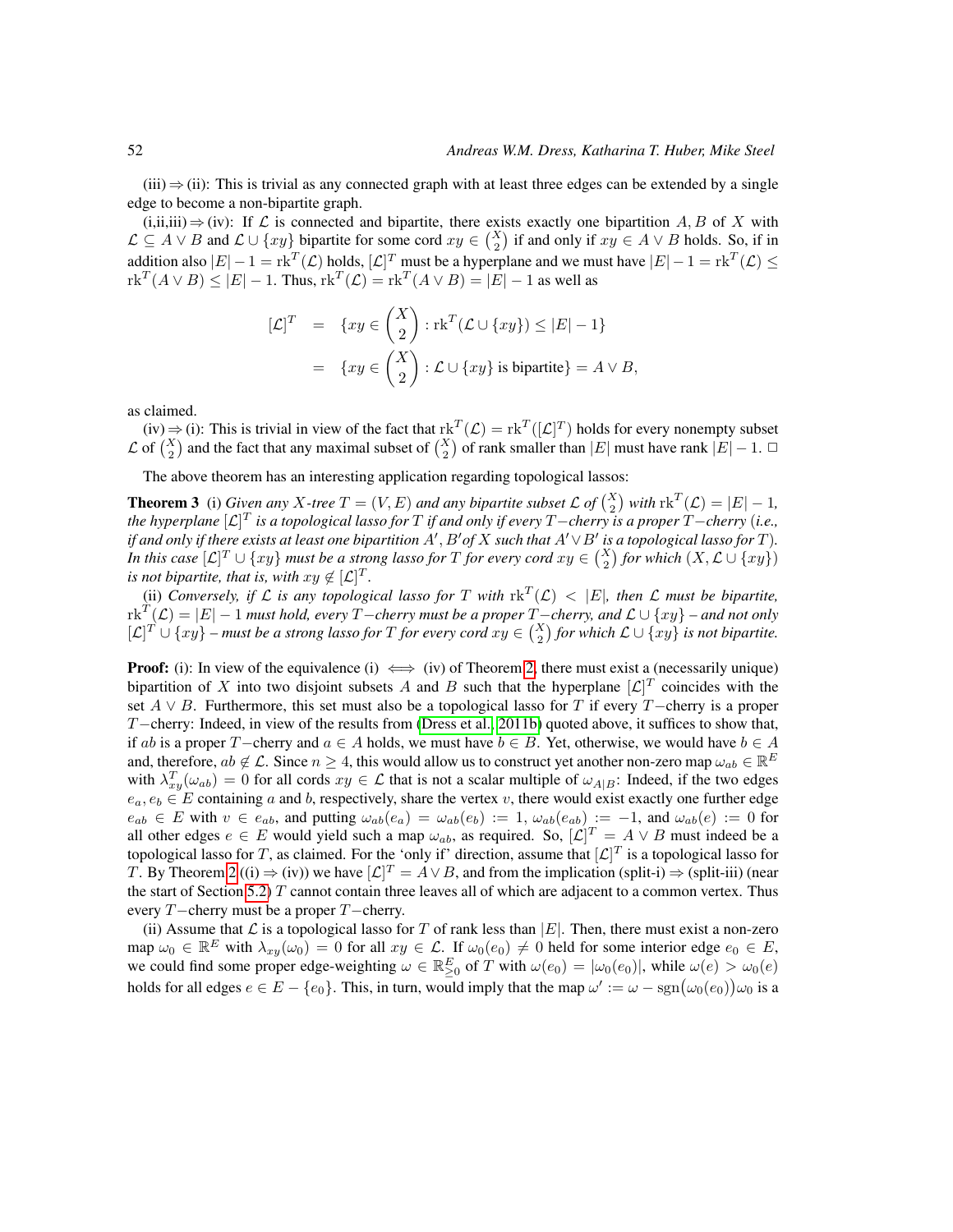map in  $\mathbb{R}_{\geq 0}^E$  that is a non-proper edge-weighting of T for which  $D_{(T,\omega)}|_{\mathcal{L}} = D_{(T,\omega')}|_{\mathcal{L}}$  holds. In view of the last remark in [\(Dress et al., 2011b,](#page-14-1) Subsection 2.2), this would contradict our assumption that  $\mathcal L$  is a topological lasso for T.

Consequently, the support supp $(\omega_0) := \{e \in E : \omega_0(e) \neq 0\}$  of  $\omega_0$  must be contained in the set  ${e_x : x \in X}$  of pendant edges of T, implying that  $\lambda_{xy}(\omega_0) = \omega_0(e_x) + \omega_0(e_y)$  must hold for every cord  $xy \in {X \choose 2}$ . Thus, putting  $A := \{x \in X : \omega_0(e_x) > 0\}$  and  $B := \{y \in X : \omega_0(e_y) < 0\}$ , we see that " $x \in A \iff y \in B$ " must hold for every cord  $xy \in {X \choose 2}$  with  $\lambda_{xy}(\omega_0) = 0$  and, hence, for all  $xy \in \mathcal{L}$ .

Thus, as  $\mathcal L$  must be connected for every topological lasso  $\mathcal L$  for T in view of [\(Dress et al., 2011b,](#page-14-1) Theorem 4), it follows that the pair A, B of subsets of X forms a bipartition of X, that  $\mathcal L$  must be bipartite relative to this partition, and that  $A \vee B$  must also be a topological lasso for T. Consequently, every T−cherry must be a proper T−cherry and  $\omega_0$  must be a (positive) scalar multiple of the map  $\omega_{A|B} \in \mathbb{R}^E$ defined above. In particular, there can be – up to a scaling – only one non-zero map  $\omega \in \mathbb{R}^E$  with  $\lambda_{xy}(\omega) = 0$  for all  $xy \in \mathcal{L}$  implying that the rank of  $\mathcal{L}$  must indeed coincide with  $|E| - 1$  and that  $\mathcal{L} \cup \{xy\}$  must, therefore, be a strong lasso for T for every cord  $xy \in {X \choose 2}$  for which  $\mathcal{L} \cup \{xy\}$  is not bipartite, i.e. for every cord  $xy \in {X \choose 2} - A \vee B$ .

<span id="page-12-0"></span>**Corollary 5.1** *Given any X-tree*  $T = (V, E)$ *, the following assertions are equivalent:* 

- (*i*) There exists a bipartite subset  $\mathcal{L}$  of  $\binom{X}{2}$  that is a topological lasso for T.
- (*ii*) *There exists a topological lasso*  $\mathcal{L}$  *for T with*  $\text{rk}^T(\mathcal{L}) < |E|$ *.*
- (*ii'*) *There exists a topological lasso*  $\mathcal{L}$  *<i>for*  $T$  *with*  $\text{rk}^T(\mathcal{L}) = |E| 1$ *.*
- (iii) *Every* T−*cherry is a proper* T−*cherry.*

A simple example to illustrate Corollary [5.1](#page-12-0) is presented in Figure [3:](#page-13-0)

## 6 Concluding comments

#### *6.1* X*-trees* T *for which* M(T) *is a non-binary matroid*

Let us note finally that the matroid  $\mathbb{M}(T)$  associated to an X-tree T is a non-binary matroid whenever there exist three disjoint cords in X each of which forms a T−cherry: Indeed, assume that  $x_1, x_2, x_3, x_4, x_5, x_6$ are six distinct elements in X such that each of the three cords  $x_ix_{i+3}$  ( $i = 1, 2, 3$ ) forms a T−cherry. It is then easy to check that the two subsets  $\mathcal{L}_1 := \{x_1x_2, x_2x_3, x_3x_4, x_4x_5, x_5x_6, x_6x_1\}$  and  $\mathcal{L}_2 :=$  ${x_1x_3, x_3x_4, x_4x_6, x_6x_1}$  of  $\binom{X}{2}$  are circuits in  $\mathbb{M}(T)$  while their symmetric difference

$$
\mathcal{L} := \mathcal{L}_1 \triangle \mathcal{L}_2 = \{x_1x_2, x_2x_3, x_3x_1, x_4x_5, x_5x_6, x_6x_4\}
$$

is an independent subset of  $\binom{X}{2}$  in  $\mathbb{M}(T)$ .

Clearly, this implies that a binary X-tree T for which  $\mathbb{M}(T)$  is a binary matroid must be a caterpillar tree. More generally, an arbitrary X-tree T for which  $\mathbb{M}(T)$  is a binary matroid must be either a star tree with at most five leaves or an  $X$ -tree for which – as in the case of the (binary) caterpillar trees – two interior vertices u and v of T exist for which the path from u to v in T passes every interior vertex of T and all of these except perhaps u and v have degree 3 while the two vertices u and v have degree 3 or 4. We will show in a separate paper that, conversely,  $M(T)$  is a binary matroid whenever this holds.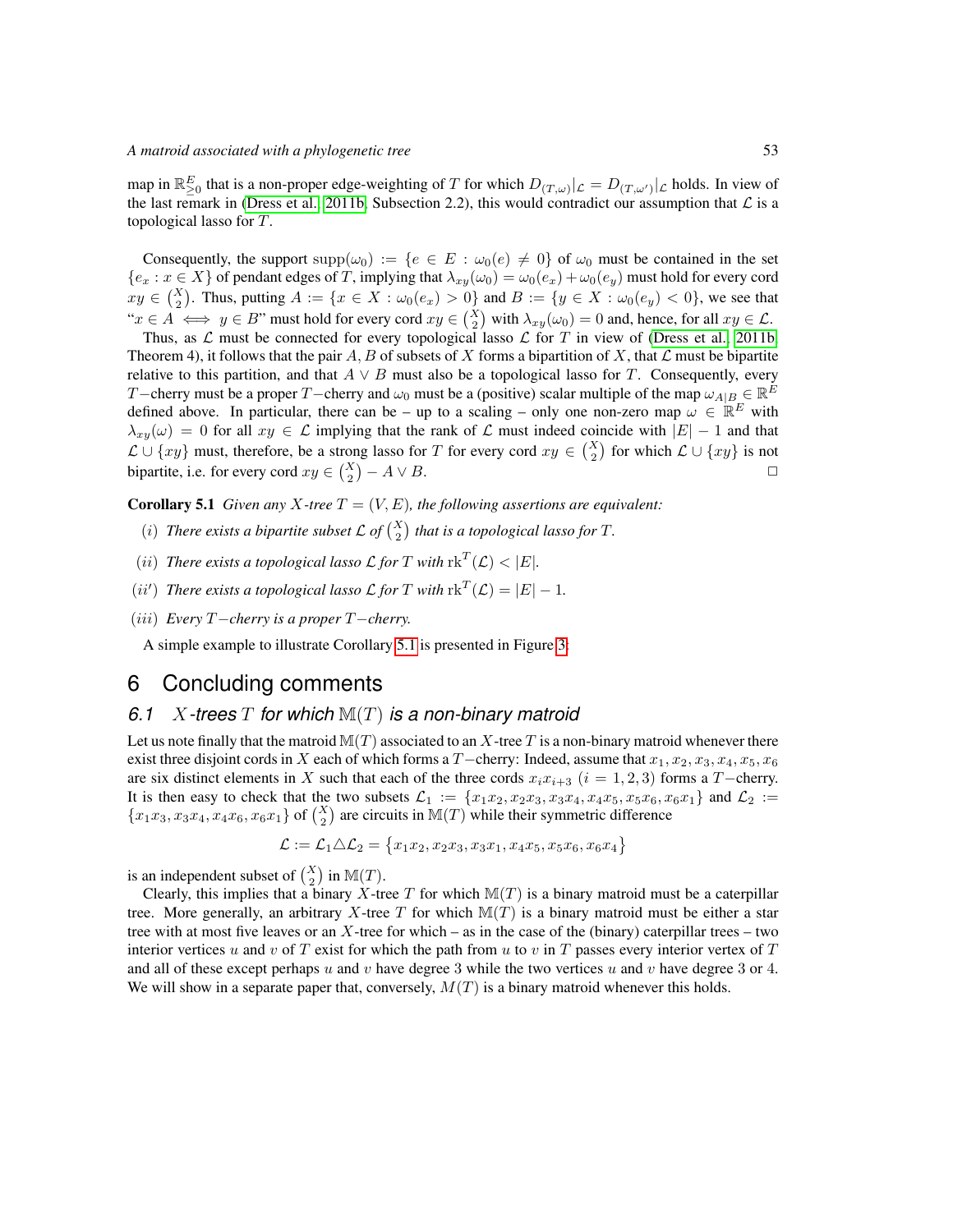

#### <span id="page-13-0"></span>Fig. 3:

(i) An X-tree  $T = (V, E)$  for  $X := \{a, b, c, d, e, f\}$  with only proper T−cherries, and (ii) a bipartite topological lasso  $\mathcal L$  with  $\text{rk}^T(\mathcal L) = 8 (= |E| - 1)$ . Note that both T−cherries ab and ef have a non-empty intersection with both parts  $\{a, d, f\}$  and  $\{b, c, e\}$  of the bipartition of X induced by  $\mathcal{L}$ .

#### *6.2 Minimal strong lassos do not form a matroid*

Although the minimal edge-weight lassos for any X-tree form a matroid defined on  $\binom{X}{2}$ , the same is not always true for the minimal strong lassos.

To see this, let  $X = \{a, b, c, d, e, f\}$  and consider the sets:

$$
\mathcal{L}_1:=\big\{ab,ac,ad,bc,bd,cd,ef,ae,be,ce,de,df\big\},
$$

and

$$
\mathcal{L}_2 := \{ab, ac, ad, bc, bd, cd, ef, ae, be, cf, df\}.
$$

Both  $\mathcal{L}_1$  and  $\mathcal{L}_2$  are minimal strong lassos for the X-tree that has one interior vertex adjacent to a, b, c, d, and a second interior vertex adjacent to  $e, f$ ; however,  $\mathcal{L}_1$  has one more element than  $\mathcal{L}_2$ .

# *6.3 Pointed* x*-covers of binary* X*-trees* T *that are bases of* M(T)

When T is a binary X-tree, some particular bases in  $\mathbb{B}(T)$  are easily described: Select any element  $x \in X$ and, for each one of the  $n-2$  interior vertices v of T, consider the three components of the graph obtained from T by deleting v. Select an element of X from each of the two components that do not contain x, and denote this pair by  $y_v = y_v(x)$ ,  $z_v = z_v(x)$ . Put

$$
\mathcal{L} = \{ax : a \in X - \{x\}\} \cup \{y_v z_v : v \in V - X\},\
$$

and let  $P_x(T)$  denote the collection of subsets of  $\binom{X}{2}$  that can be generated in this way (by the various choices of  $y_v$  and  $z_v$  as v varies).